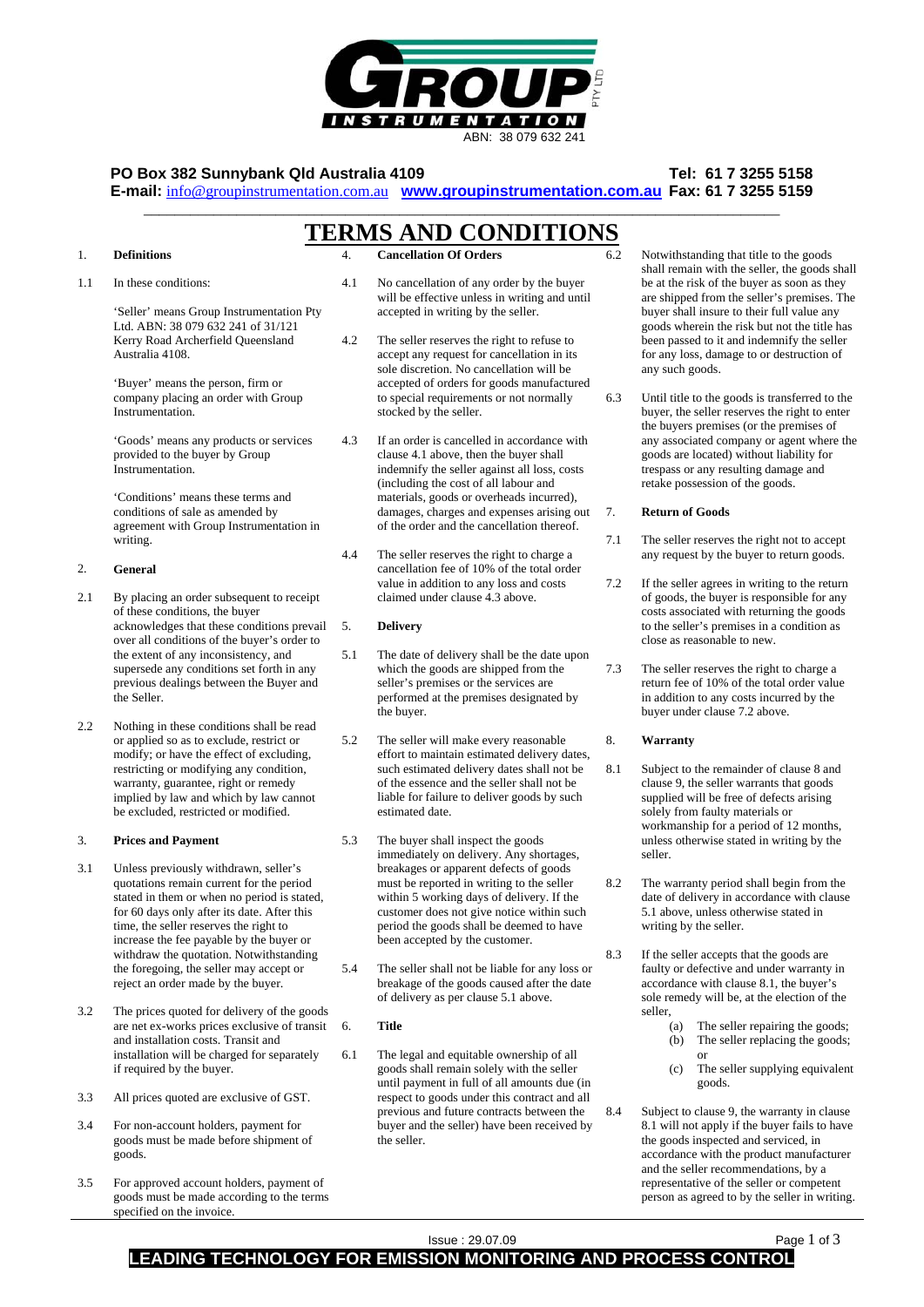

# **PO Box 382 Sunnybank Qld Australia 4109 Tel: 61 7 3255 5158**

**E-mail:** info@groupinstrumentation.com.au **www.groupinstrumentation.com.au Fax: 61 7 3255 5159** \_\_\_\_\_\_\_\_\_\_\_\_\_\_\_\_\_\_\_\_\_\_\_\_\_\_\_\_\_\_\_\_\_\_\_\_\_\_\_\_\_\_\_\_\_\_\_\_\_\_\_\_\_\_\_\_\_\_\_\_\_\_\_\_\_\_\_\_\_\_\_\_\_\_\_\_\_\_\_\_\_\_

- 8.5 Subject to clause 9, the warranty in clause 8.1 will not apply if damage or defect arises from: 9.3
	- (a) Fair wear and tear.<br>(b) Use of accessories
	- Use of accessories including consumables, hardware or software which were not supplied by or approved in writing by the seller.
	- (c) Improper adjustment, calibration or operation by the buyer.
	- (d) Use of the goods other than for the purpose for which they were intended.
	- (e) Any modification of the goods which was not authorised in writing by the seller.
	- Any contamination or leakages caused or induced by the customer.
	- (g) Any use or operation of the goods outside of the physical, electrical or environmental specifications of the goods.
	- (h) Any misuse, mistreatment or neglect of the goods.
	- (i) Inadequate or incorrect site preparation.
	- (j) Inadequate or improper maintenance of the goods.
	- (k) A defect, damage or failure of any goods not supplied by the seller.
	- (l) Any event outside the reasonable control of the seller.
- 8.6 If a warranty claim is made, the buyer shall be responsible for any costs related to packaging and shipping the goods in relation to the claim.
- 8.7 The buyer shall be responsible for the organising and any costs related to any necessary calibration of goods after or during a warranty claim.

#### 9. **Liability**

- 9.1 Subject to clause 9.4, if, in spite of provisions in these conditions which purport to exclude or limit the sellers liability, the seller is found liable, then the seller's liability, for breach of contract, in tort (including negligence) or otherwise, shall be limited to the price of the goods in connection with which such liability arises.
- $9.2$ Subject to clauses 8 and 9.4, the seller gives no warranties and makes no representations in relation to these conditions, and, to the fullest extent permitted by law, any warranties expressed or implied, statutory or otherwise are herby excluded. In particular, any representation or warranty to merchantability, satisfactory quality or fitness for any particular purpose is hereby excluded.
- Subject to clause 9.4, under no circumstances shall the seller be liable, for breach of contract, in tort (including negligence) or otherwise, for any loss of profit, revenue, savings, goodwill, business or other financial loss of any kind, or for any indirect or consequential loss whatsoever arising out of or in connection to these conditions.
- 9.4 If the Trade Practices Act 1974, or any other legislation implies a condition or warranty into these conditions in respect of goods or services supplied, and the sellers liability cannot be excluded, but may be limited , clauses 8.3, 9.1, 9.2 and 9.3 do not apply to that liability and instead the suppliers liability for such breach is limited to, in the case of a supply of goods, the seller replacing the goods or supplying equivalent goods or repairing the goods, or in the case of a supply of services, the seller supplying the services again or paying the cost of having the services supplied again.
- 9.5 Any perceived advice given by the seller or its agents, is purely opinion and the seller will not be held liable for any retribution, either financial or otherwise, arising out of or in connection to these opinions.

#### 10. **Force Majeure**

10.1 If by reason of any fact, circumstance, matter or thing beyond the reasonable control of the seller, the seller is unable to perform in whole or in part any obligation under this agreement the seller is relieved of that obligation to the extent and for the period that it is so unable to perform and is not liable to the buyer in respect of such inability.

#### 11. **Indemnity**

11.1 The buyer indemnifies on a continuing and on a full indemnity basis the seller from and against any liability, loss, expense or demand for or arising from any actual or alleged false, misleading, deceptive or misdescriptive representation or statement made by the buyer in respect of the goods to any person. 15.

#### 12. **Taxes**

- 12.1 The buyer must pay all stamp duty, taxes, duties, government charges and other taxes of a similar nature (including interest, fines and penalties) assessed or payable in Australia or overseas in connection with this agreement.
- $12.2<sub>2</sub>$ Except under clause 12.3, the Consideration for a Supply made under or in connection with this agreement does not include GST.
- 12.3 If a Supply made under or in connection with this agreement is a Taxable Supply. then at or before the time the Consideration for the Supply is payable,
	- (a) The buyer must pay to the seller an amount equal to the GST for the supply (in addition to the consideration otherwise payable under this agreement for that supply); and
	- (b) The seller must give the buyer a Tax Invoice for the supply.
- 12.4 If either party has a right under this agreement to be reimbursed or indemnified by another party for a cost incurred in connection with this agreement, that reimbursement or indemnity excludes any GST component of that cost for which an Input Tax Credit may be claimed by the party being reimbursed or indemnified or any other person entitled to the Input Tax Credit (if any).
- 12.5 In clauses 12.2, 12.3 and 12.4 capitalised terms have the meaning given to them in the "A New Tax System (Goods and Services) Tax Act 1999"

#### 13. **No Wavier**

13.1 The failure of any part to enforce the provisions of these conditions or to exercise any rights expressed in these conditions is not to be a waiver of such provisions or rights and does not affect the enforcement of this agreement.

#### 14. **Buyer's Property**

14.1 Any property of the buyer under the seller's possession, custody or control is completely at the buyer's risk as regards to loss or damage caused to the property or by it.

### **Storage**

- 15.1 The seller reserves the right to make a reasonable charge for storage if agreeable delivery instructions are not provided by the buyer within 14 days of a request by the seller for such instructions.
- 15.2 The parties agree that the seller may charge for storage from the first day after the seller requests the buyer to provide delivery instructions.

#### 16. **Publicity**

16.1 Unless otherwise informed in writing by the buyer, the seller reserves the right to use the buyer's name, logos and images for promotional purposes.

# Issue : 29.07.09 Page 2 of 3 **LEADING TECHNOLOGY FOR EMISSION MONITORING AND PROCESS CO**